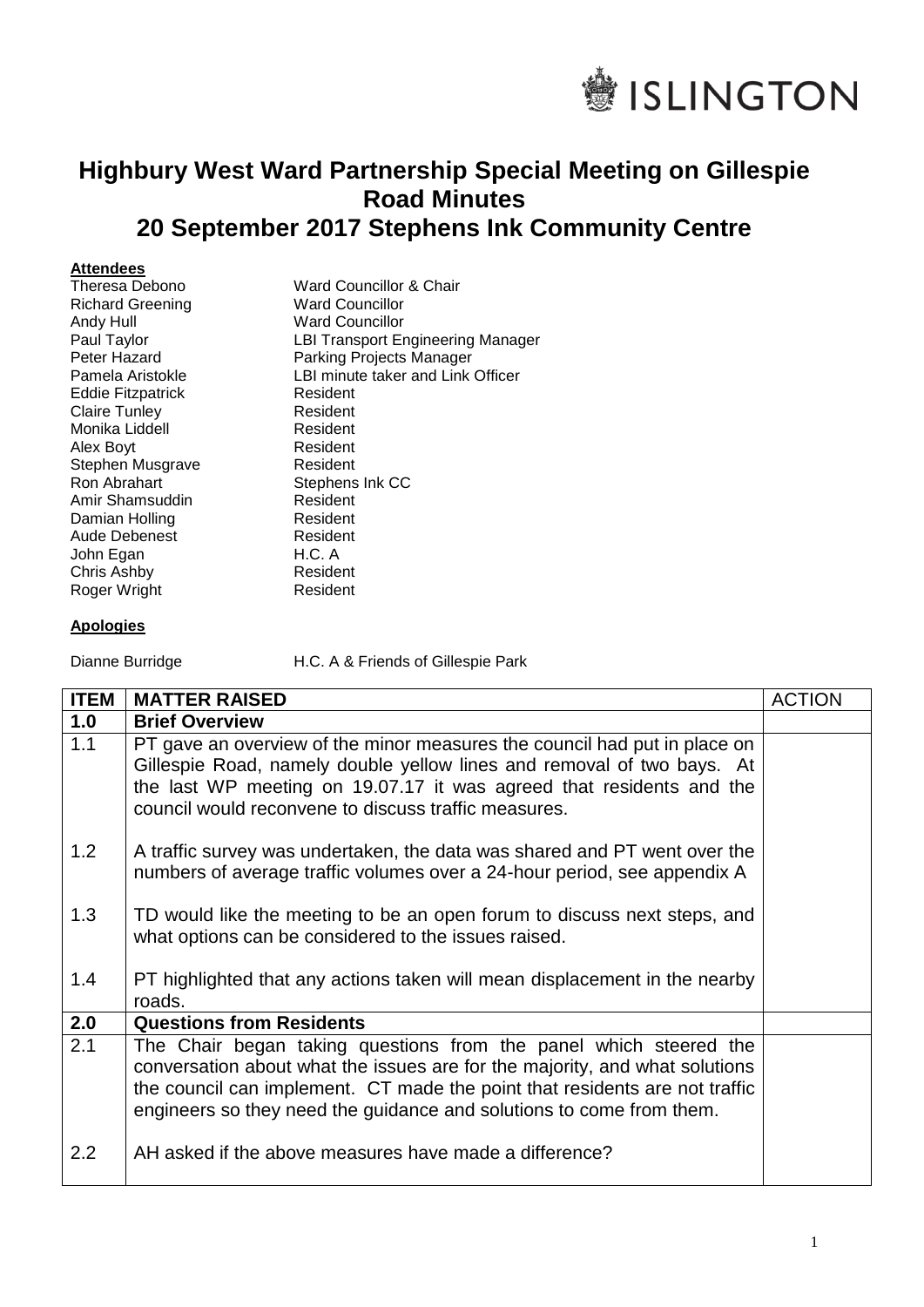|     | Residents said that generally they think it had not. Could other fixes be<br>looked at such as one-way system, priority giving way.                                                                                                                                                                                                                                                                                                                                                     |           |
|-----|-----------------------------------------------------------------------------------------------------------------------------------------------------------------------------------------------------------------------------------------------------------------------------------------------------------------------------------------------------------------------------------------------------------------------------------------------------------------------------------------|-----------|
|     | CT answered AH questions with a survey she has undertaken.<br><b>She</b><br>knocked on 67 doors between Drayton Park and St Thomas' and got 23<br>responses. 100% of the responses were people saying they are affected<br>by the traffic situation on Gillespie Road. 20/23 witnessed beeping horns<br>and road rage and 17/23 said the measures so far had not made an<br>improvement.                                                                                                |           |
| 2.3 | CT would like the volume of traffic to be reduced, not the reduction of flow.<br>CT urged for a wider area study to see where the traffic goes to and comes<br>from, so an informed decision as to a solution can be made.                                                                                                                                                                                                                                                              |           |
| 2.4 | A number of residents said that reducing the flow will only allow people to<br>increase their speed. Traffic could be filtered with bollards outside Arsenal<br>tube.                                                                                                                                                                                                                                                                                                                   |           |
| 2.5 | A resident said that heavy vehicles cutting through causes traffic, causes<br>bad air quality and safety issues. A width restriction would resolve this.<br>AH said that there is a plan to re-implement this. A TMO has been served,<br>and Tesco are exercising their right to object. PT gave a rough timescale<br>of 3 months if the council notifies Tesco plans to proceed with the work,<br>this would be on hold during the legal process, as the TMO could not be<br>enforced. |           |
| 2.6 | A resident asked if the traffic numbers on the survey can be characterised,<br>as there seems to be no obvious pattern, 1 car every 20 seconds both<br>weekday and weekend, it doesn't seem to be the school run for example, it<br>looks like it is constant rat runners. PT said if the data is refined more, then<br>there is a possibility to characterise.                                                                                                                         |           |
| 2.7 | Residents voiced frustration that these issues are constantly discussed but<br>no permanent solution is found.                                                                                                                                                                                                                                                                                                                                                                          |           |
|     | AH said that actions have been taken but that the discussion around the<br>issues keeps changing, we need to be sure what we are trying to fix, AH<br>listed 4 issues that have been raised, and that the council had taken<br>measures to address number 2 & 4.                                                                                                                                                                                                                        |           |
|     | 1. Volume of traffic<br>2. Queues and road rage<br>3. Speed of traffic<br>4. Heavy vehicles                                                                                                                                                                                                                                                                                                                                                                                             |           |
|     | AH said we have looked a banning left hand turns, have used keep clear<br>signs outside Highbury Mews, moved parking bays, added in double yellow<br>lines, asked Sat Nav companies to remove Gillespie Road as a suggested<br>route.                                                                                                                                                                                                                                                   |           |
| 2.8 | RG asked PT about the pilot scheme to reduce traffic for improved air<br>quality around schools. PT confirmed there is a pilot for the Air Quality                                                                                                                                                                                                                                                                                                                                      | <b>PT</b> |